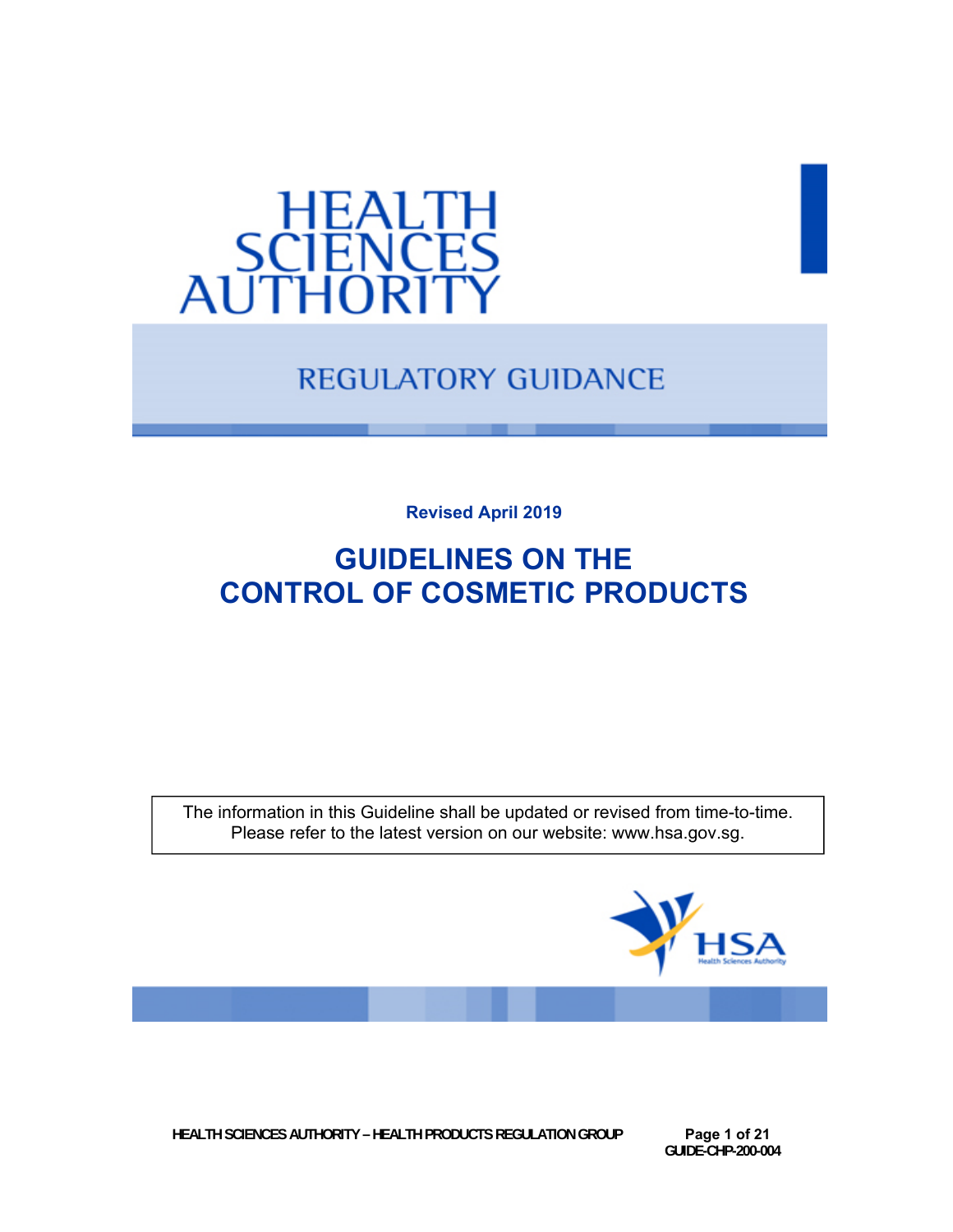# **Table of Contents**

| 1.  | <b>Introduction</b>                                      |                                                    |    |
|-----|----------------------------------------------------------|----------------------------------------------------|----|
| 2.  | <b>Definition of Cosmetic Product</b>                    |                                                    |    |
|     | 2.1                                                      | <b>Types of Cosmetic Products</b>                  | 5  |
|     | 2.2                                                      | <b>Products that are not Cosmetic Products</b>     | 7  |
| 3.  | <b>Cosmetic Product Ingredients</b>                      |                                                    | 8  |
| 4.  | <b>Labeling Requirements</b>                             |                                                    |    |
|     | 4.1                                                      | <b>Label Display</b>                               | 10 |
|     | 4.2                                                      | <b>Listing of Ingredients</b>                      | 10 |
|     | 4.3                                                      | <b>Nomenclature of Ingredients</b>                 | 11 |
| 5.  | <b>Person Responsible</b>                                |                                                    |    |
| 6.  | <b>Product Notification</b>                              |                                                    |    |
|     | 6.1                                                      | <b>Changes to Product Notification Information</b> | 15 |
| 7.  | 16<br><b>Record Keeping</b>                              |                                                    |    |
| 8.  | 17<br><b>Product Defects And Adverse Event Reporting</b> |                                                    |    |
| 9.  | <b>Advertisement</b>                                     |                                                    |    |
| 10. | <b>Penalty</b>                                           |                                                    |    |
| 11. | <b>Enquiry</b><br>20                                     |                                                    |    |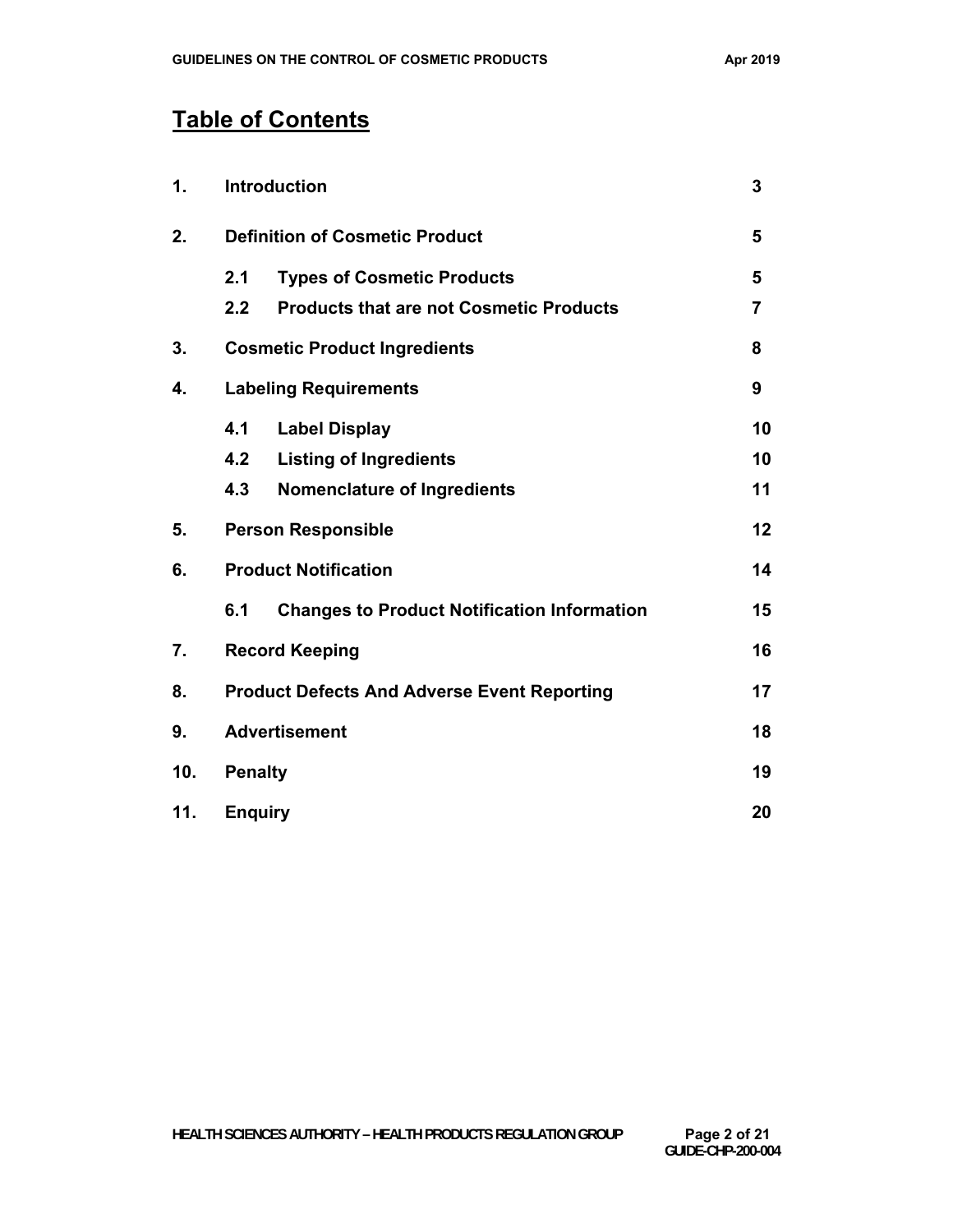#### **1 INTRODUCTION**

These guidelines provide information for the trade in the dealing with Cosmetic Products in Singapore. The information provided in these guidelines serves to supplement understanding and application of the following legislation and is not at any time meant to supersede or replace any of the legislation:

- i. Health Products Act
- ii. Health Products (Cosmetic Products ASEAN Cosmetic Directive) Regulations

Singapore has implemented the ASEAN Cosmetic Directive (ACD) from 1 January 2008. Companies dealing with cosmetic products are responsible for the safety and quality of the cosmetic products they are dealing with. They have to ensure that the cosmetic product is safe for human use when applied under normal or reasonably foreseeable conditions of use.

Under the current regulatory control, person responsible (refer to section 5) must inform the Health Sciences Authority (HSA) before the supply and/or sale of the cosmetic product. The person responsible has to ensure the product label of the cosmetic product comply with regulatory requirements, maintain supply records and report to HSA of product defects and adverse effects caused by their products.

Under the Regulations, there are ingredients that are prohibited in the formulation of cosmetic products as well as ingredients that are only allowed to be used with certain restrictions. This list of ingredients is closely aligned to that adopted by the European Union (EU).

Manufacturers and importers of cosmetic products do not require manufacturer's or importer's licence.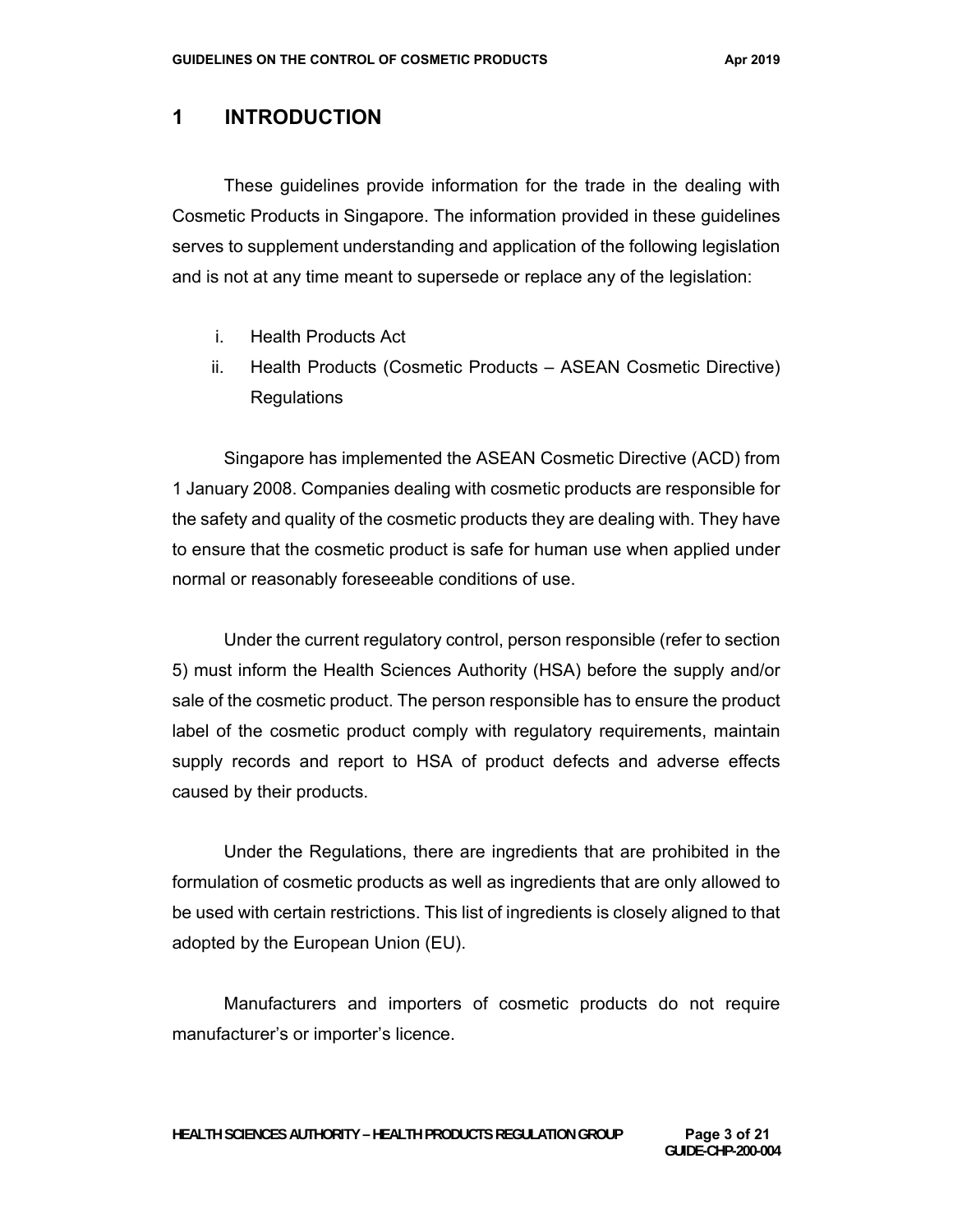The information in these guidelines does not apply to a cosmetic product that is:

- a) Imported into Singapore solely for re-export; or
- b) Manufactured in Singapore solely for export.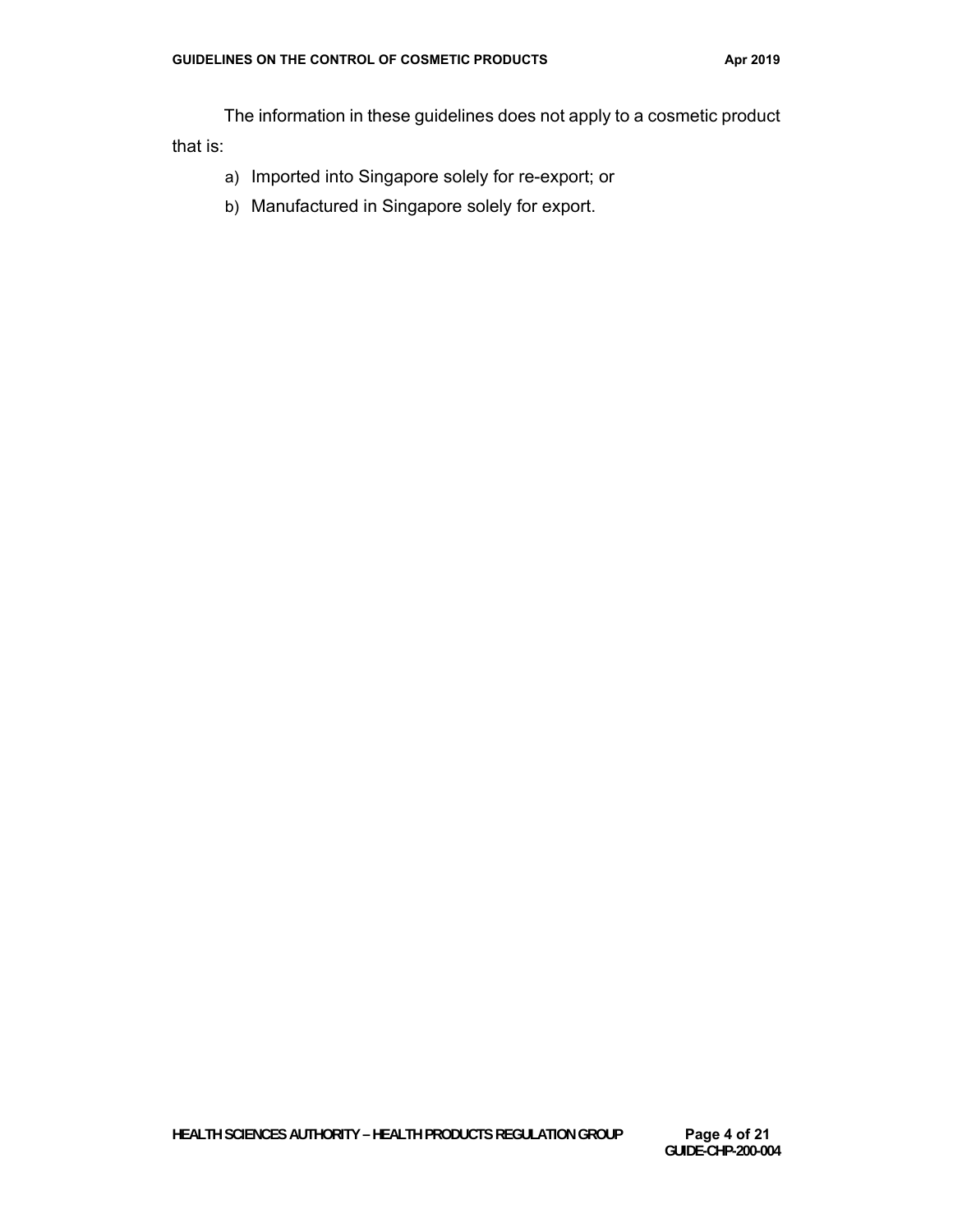# **2 DEFINITION OF COSMETIC PRODUCT**

A "cosmetic product" is defined as any substance or preparation that is intended to be placed in contact with the various external parts of the human body or with the teeth or the mucous membranes of the oral cavity with a view exclusively or mainly to:

- Cleaning
- Perfuming
- Changing appearance
- Correcting body odours
- Protecting
- Keeping in good condition

The area of application of cosmetic products is to one or more of the following sites of application of the external parts of the human body or with the teeth or the mucous membranes of the oral cavity:

- $\bullet$  the epidermis (skin, including the vicinity of the eyes)
- the hair system
- $\bullet$  the nails
- $\bullet$  the lips
- the external genital organs
- the teeth; or
- the mucous membrane of the oral cavity

# **2.1 Types of Cosmetic Products**

Below is a non-exhaustive illustrative list of products that could be considered as cosmetic products:

- Creams, emulsions, lotions, gels and oils for the skin (hands, face, feet, etc)
- Facial masks; e.g. whitening facial mask, moisturizing facial mask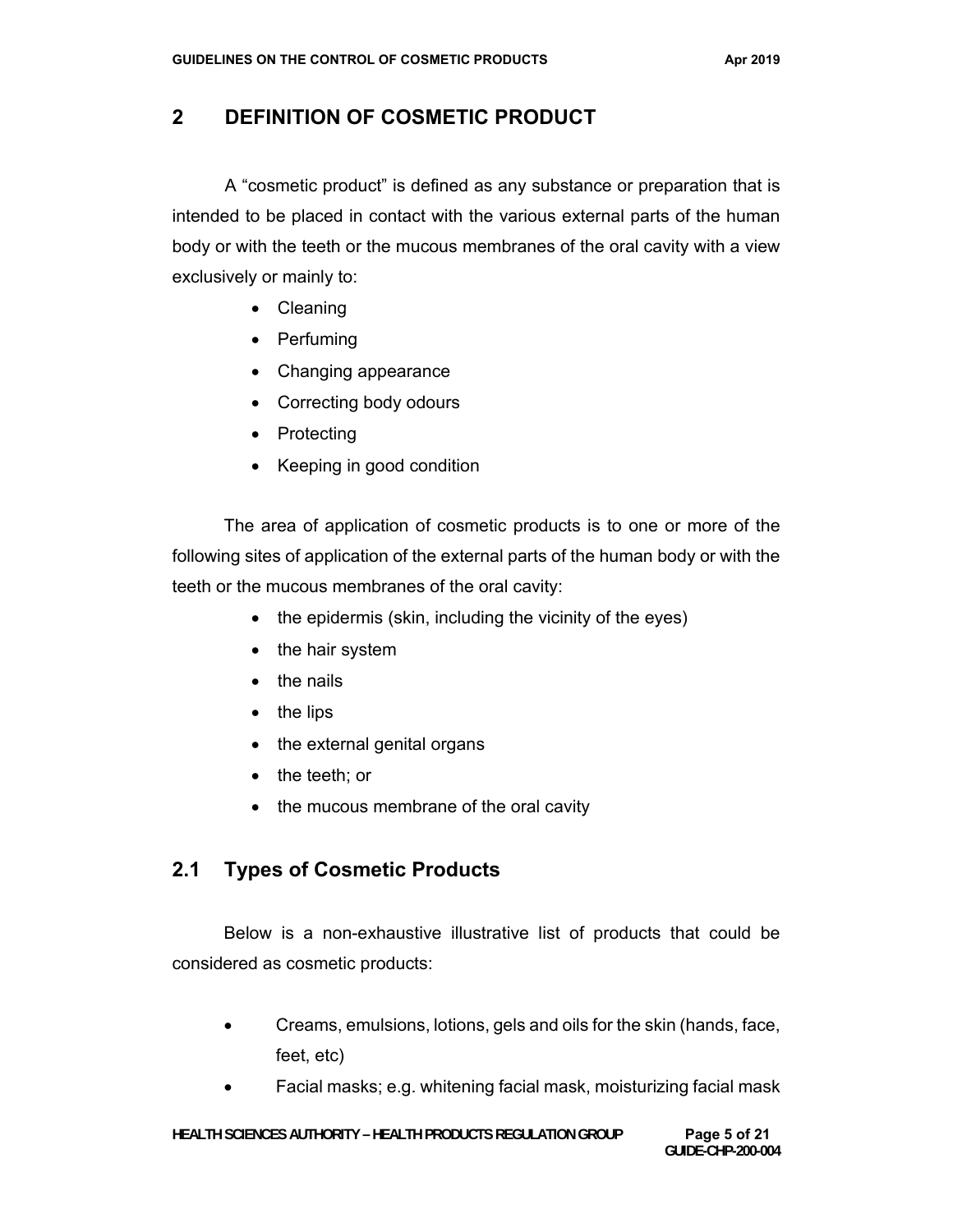- Tinted bases (liquids, pastes, powders)
- Make-up powders, after-bath powders, hygiene powders etc
- Toilet soaps, deodorant soaps, etc
- Perfumes, toilet waters and eau de Cologne
- Bath and shower preparations (salts, foams, oils, gels, etc)
- **Depilatories**
- Deodorants and anti-perspirants
- Hair care products
	- o Hair tints and bleaches
	- o Products for waving, straightening or fixing
	- o Setting products
	- o Cleansing products (lotions, powders, shampoos)
	- o Conditioning products (lotions, creams, oils)
	- o Hairdressing products (lotions, lacquers, brilliantines)
- Shaving products (creams, foams, lotions, etc)
- Products for making-up and removing make-up from the face and the eyes
- Products intended for the application to the lips and around the eyes
- Products for care of the teeth and the mouth
- Products for nail care and make-up (manicure and pedicure products)
- Products for external intimate hygiene
- Sunbathing products
- Products for tanning without sun
- Skin whitening products
- Anti-wrinkle products
- Baby / Facial Wipes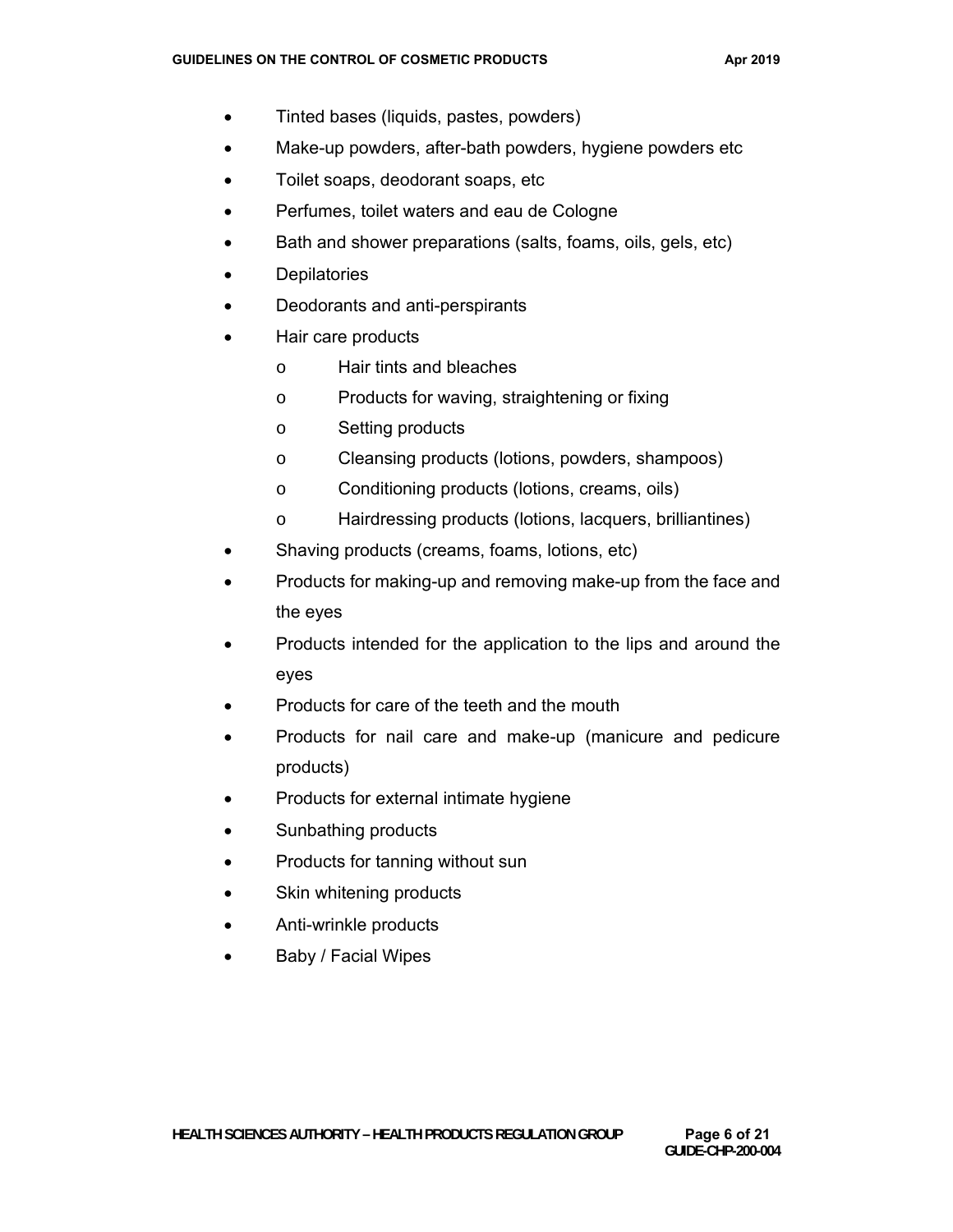## **2.2 Products that are not Cosmetic Products**

Examples of products that are **not** cosmetic products:

- Oral supplements for beauty purposes
- Injections / injectable products (e.g. mesotherapy)
- Massage oil (e.g.: for relieving stress; removing toxins)
- Essential oils (e.g.: for aromatherapy; diffuser)
- Aesthetic/beauty devices
- Lubricants
- Insect repellants
- Sanitary pads
- Hand sanitizers
- Cream for treatment of eczema / acne / psoriasis / fungal
- Toothbrush
- Dental floss
- Detergent (e.g. dish-washing detergent, laundry detergent)
- Temporary tattoo
- Fake eye lashes
- Nail Stickers
- LED light/devices in the dental kit (Note: only the whitening gel in the dental kit is consider a cosmetic product)

If you are not certain if the product you are dealing with is a cosmetic product, you may submit your classification enquiry using the Health Product Classification Form.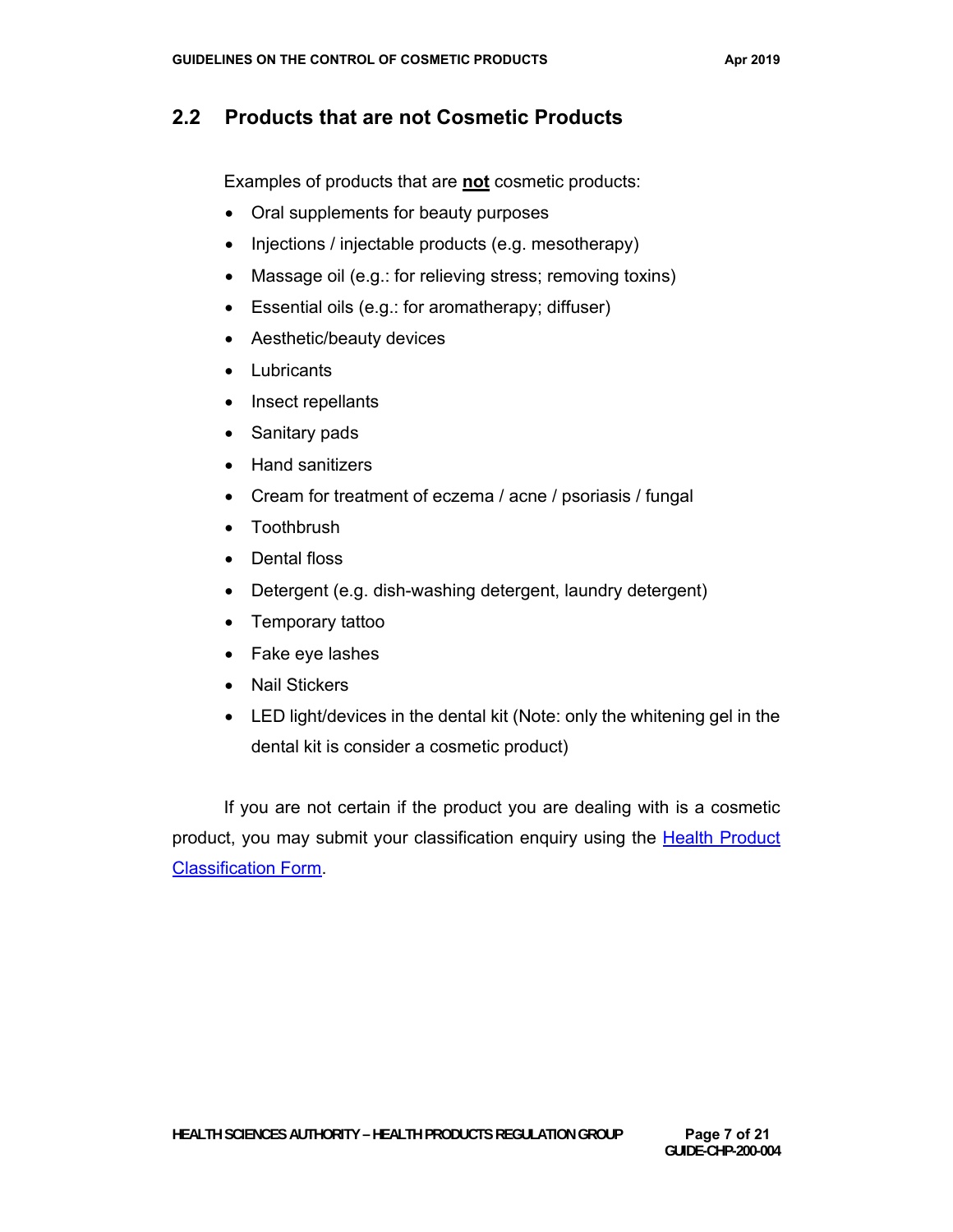#### **3 COSMETIC PRODUCT INGREDIENTS**

Companies supplying the cosmetic products are responsible to ensure the product including the ingredients are safe for use.

Cosmetic products shall not contain substances found in Part I of the Third Schedule of the Regulations. These substances are prohibited for use in cosmetic products.

Substances found in Part II of the Third Schedule of the Regulations, may only be used in cosmetic products provided the specified conditions are met. Depending on the substance, the conditions could be on the maximum concentration allowed to be used or labelling of special warning on the product packaging.

Only colouring agents, preservatives or UV filters found in Parts III, IV and V respectively of the Third Schedule of the Health Products (Cosmetic Products — ASEAN Cosmetic Directive) Regulations are allowed to be used in cosmetic products. The use of colouring agents, preservatives and UV filters are subject to the conditions specified, if any.

For the latest development on cosmetic ingredients, please refer to HSA website for the latest updates.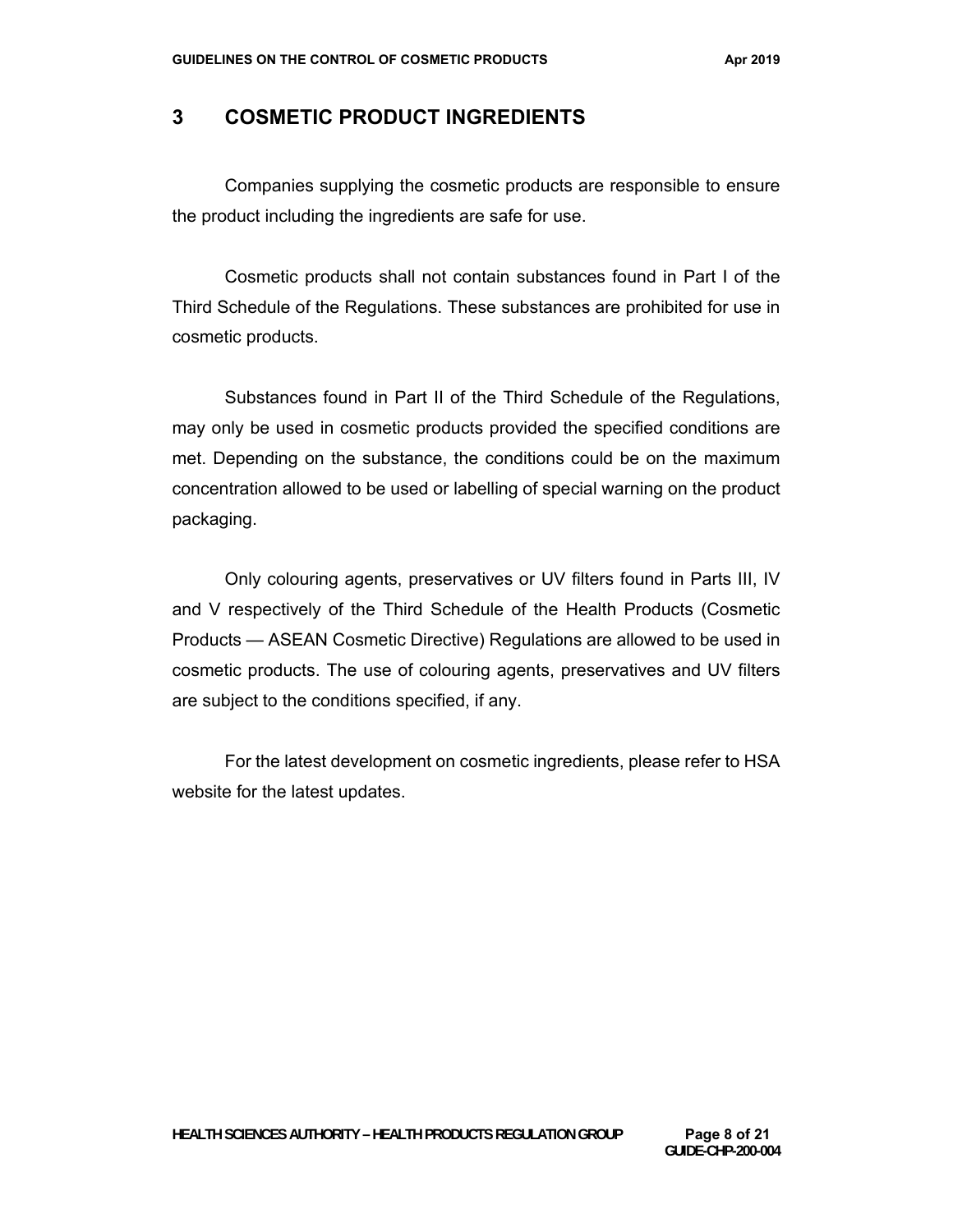## **4 LABELING REQUIREMENTS**

Cosmetic product labels should contain truthful and accurate information about the cosmetic product, its intended purpose and how it is to be used. They are required to be labelled in accordance with the Regulations before they can be sold or supplied in Singapore and to make claims that will NOT mislead the consumer about the product's contents, quality or safety.

Suppliers of cosmetic products, such as wholesalers or retailers, must ensure that the cosmetic products comply with the Regulations before they supply the product. Labels or labeling statements must be in English and legible. The following information must appear on the outer packaging or immediate container of the cosmetic products:

- a. Name of the cosmetic product
- b. Function of the cosmetic product
- c. Instructions for use
- d. Full ingredients listing
- e. Country of manufacture
- f. Contents (weight/volume)
- g. Batch number
- h. Manufacturing/ expiry date (expiry date is only required for products with less than 30 months durability)
- i. Name and address in Singapore of company responsible for placing the product in the market
- j. Special precautions, if any (especially those listed in Annex III, VI, VII in the ASEAN Cosmetic Directive)

An explanation of the symbol or code (e.g. colour) used in the label should be provided.

Cosmetic products that bear the label "for professional use only" or similar labelling are restricted for "professional use".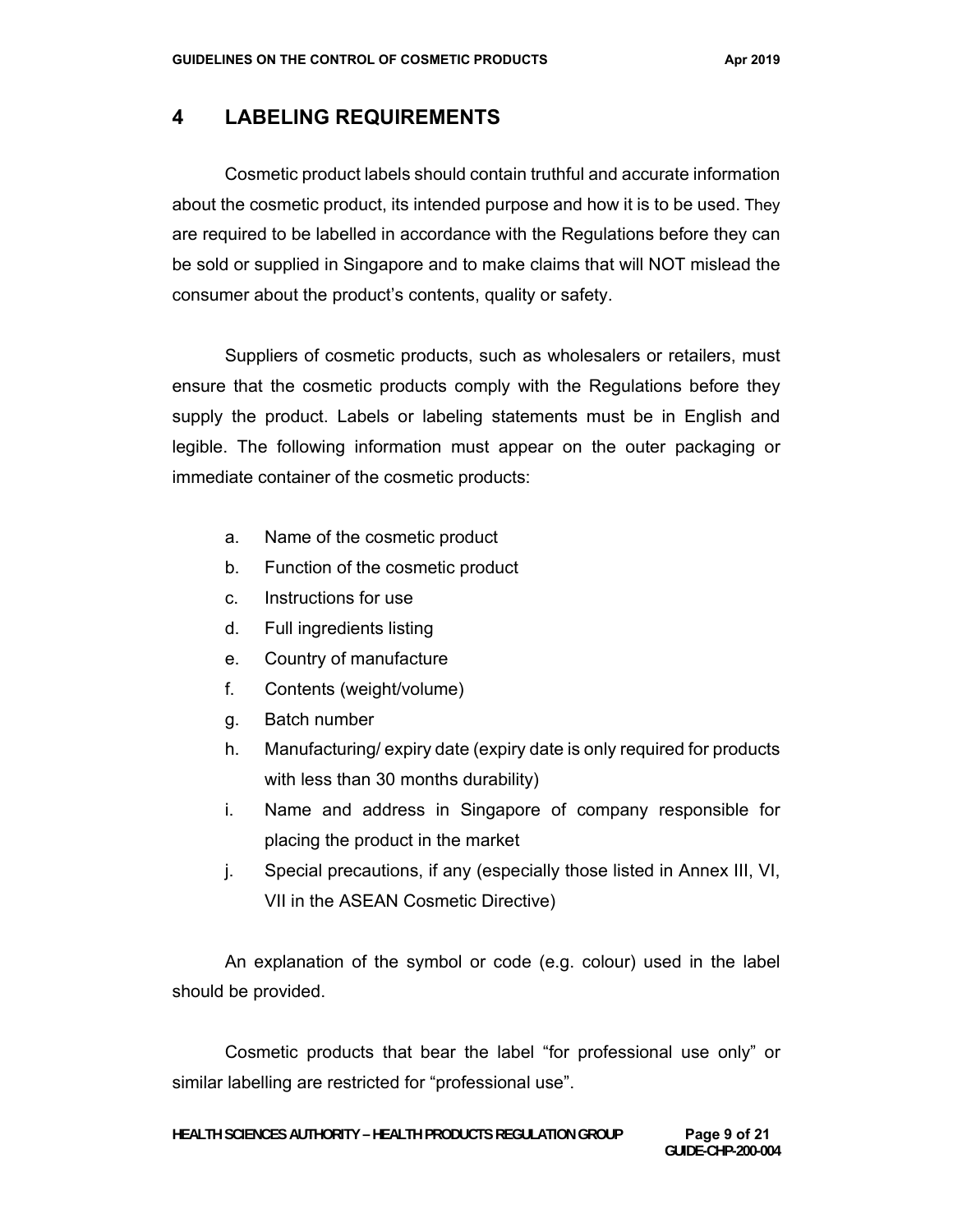"Professional use" means the application and use of cosmetic products by persons in the exercise of their professional activity (e.g. in hair salons, nail salons, spa salons, skin clinics etc). It also means that such cosmetic products should not be sold by a professional to the consumer.

A "professional" would have attained a certain level of expertise and experience. Therefore, they are more familiar with the risks associated with the use of the products than the consumer. They would also have the professional expertise in the correct application of the product on a consumer.

#### **4.1 Label Display**

The label must be legible, permanent, indelible, prominently and conspicuously displayed on the product at the point of sale. Labels or labeling statements shall appear on the outer packaging of the cosmetic products or, where there is no outer packaging, on the immediate packaging of cosmetic products.

Where the size, shape or nature of the container or package does not permit all the required information to be specified on the container or package, the use of leaflets, pamphlets, hang tags, display panels etc placed together with the product are allowed. However, the name of the cosmetic product and the batch reference must be displayed on the immediate package or container.

#### **4.2 Listing of Ingredients**

All cosmetic products must be labelled with all the ingredients contained in the product. The quantity or percentage of each ingredient in the cosmetic product need not be disclosed on the labelling.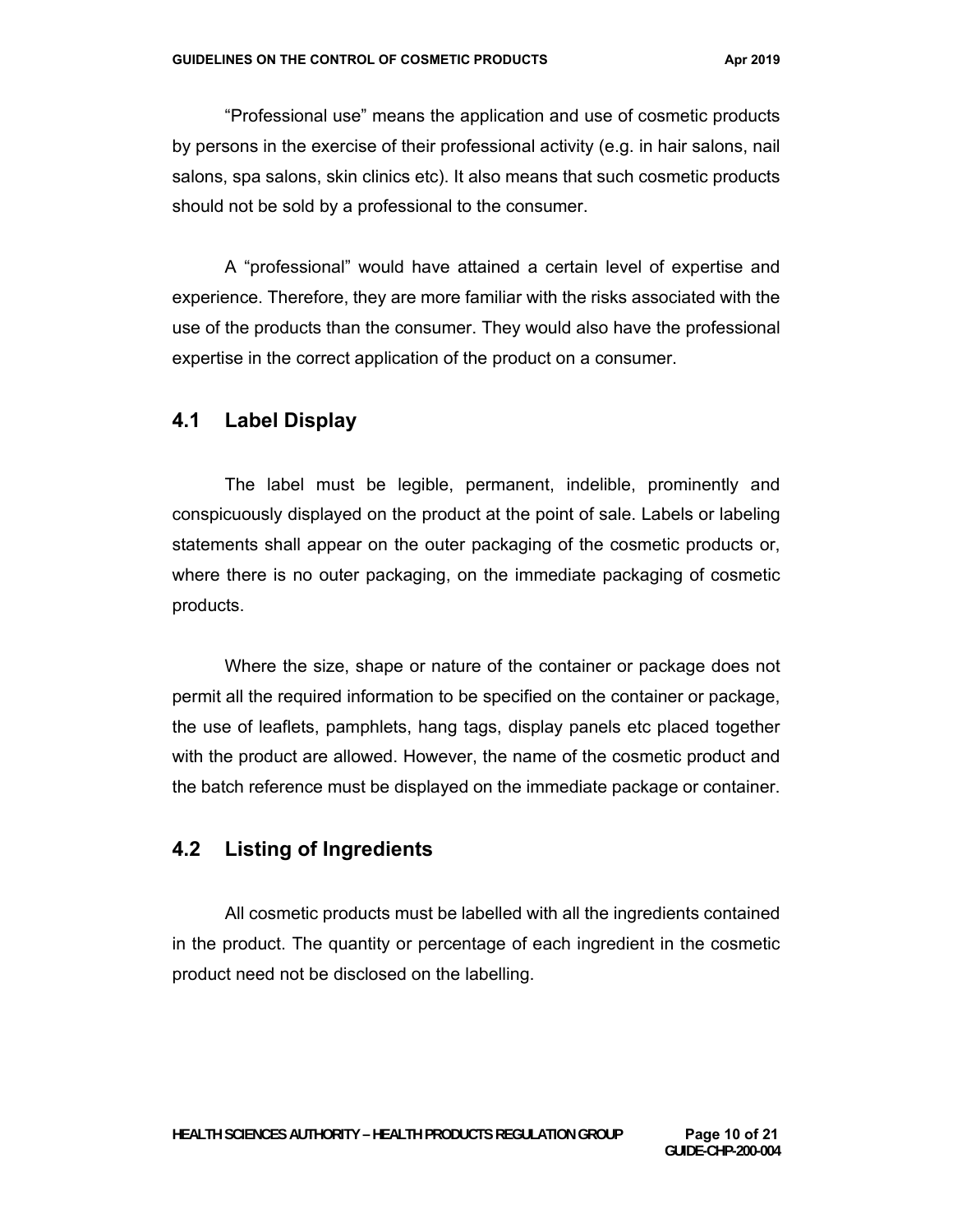The ingredients should be listed in descending order by weight, except for:

- a. Ingredients (except colouring agents) in concentrations of less than 1% (by weight) which may be listed in any order after ingredients present in concentration of 1% or more; and
- b. Colouring agents which may be listed in any order, after the other ingredients.

Perfume and aromatic compositions and their raw materials may be referred to by the word "perfume", "fragrance", "aroma" or any other similar term. Likewise, flavouring may be referred to as "flavour" or any other similar term.

#### **4.3 Nomenclature of Ingredients**

The nomenclature used should be based on the most recent edition of the International Cosmetic Ingredient Dictionary, Chemical Abstracts Service, British Pharmacopoeia and United States Pharmacopoeia, or any other approved standard references. Botanicals and extract of botanicals should be identified by its genus and species.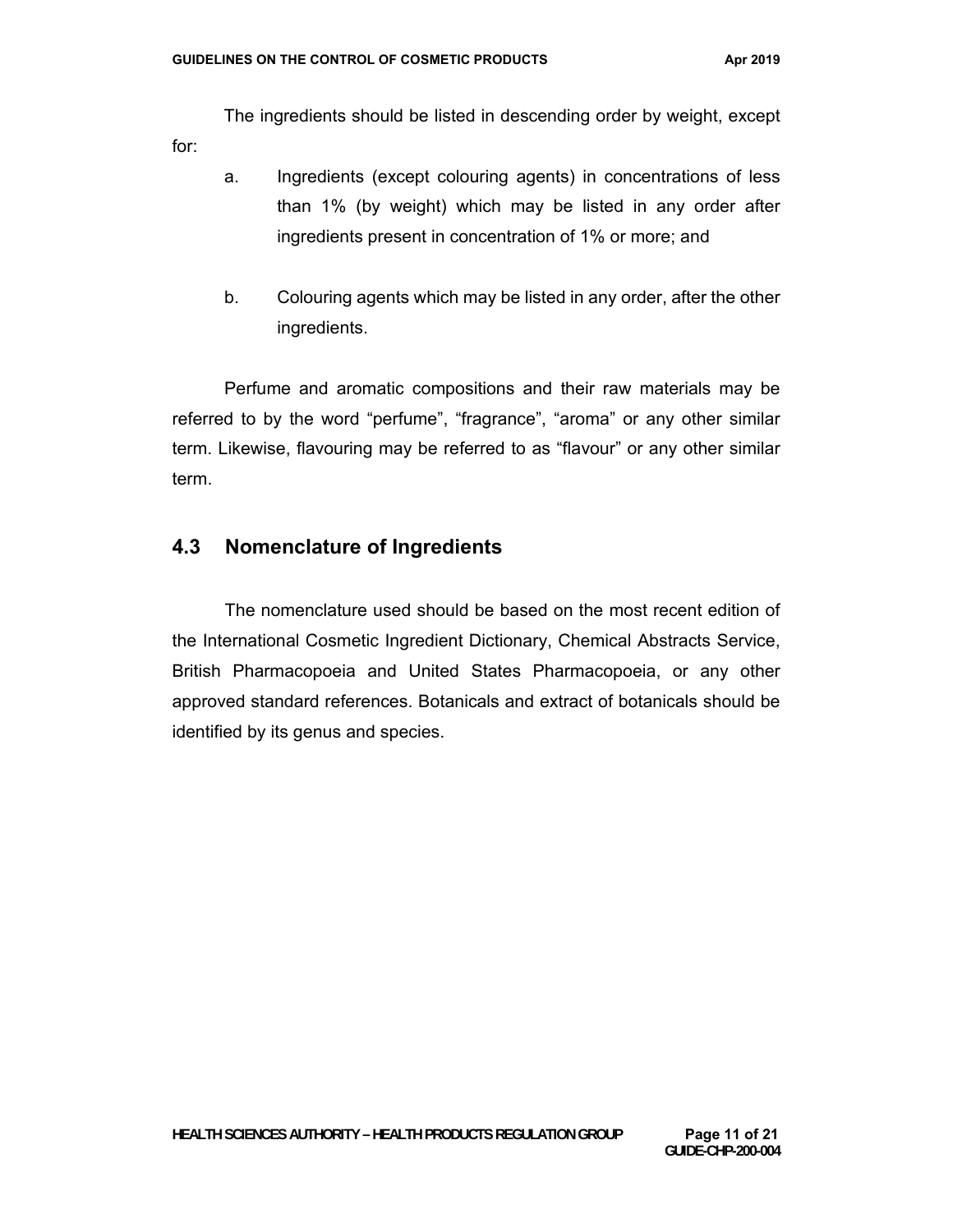#### **5 PERSON RESPONSIBLE**

The person responsible for placing a cosmetic product in the market is the company who is instrumental in causing the cosmetic product to be available for sale in Singapore which may be an importer, a manufacturer, a distributor or a retailer. The company has to be a company that is registered with the Accounting and Corporate Regulatory Authority.

Under the Regulations, the person responsible must inform HSA by submitting a product notification before the supply and/or sale of the cosmetic product. The person responsible also has to keep records of supply of the cosmetic products and report to HSA on product defects and adverse effects of the cosmetic products he is responsible for. As a supplier of cosmetic products, the person responsible is also responsible to ensure that the cosmetic product is safe for human use when applied under normal conditions of use and that the product labels comply with regulatory requirements.

The key responsibilities of the person responsible include the following:

- 1. Submitting product notifications
- 2. Ensuring product safety
- 3. Performing recall of unsafe products
- 4. Reporting product defects and adverse effects; and
- 5. Submitting safety & technical information when requested by HSA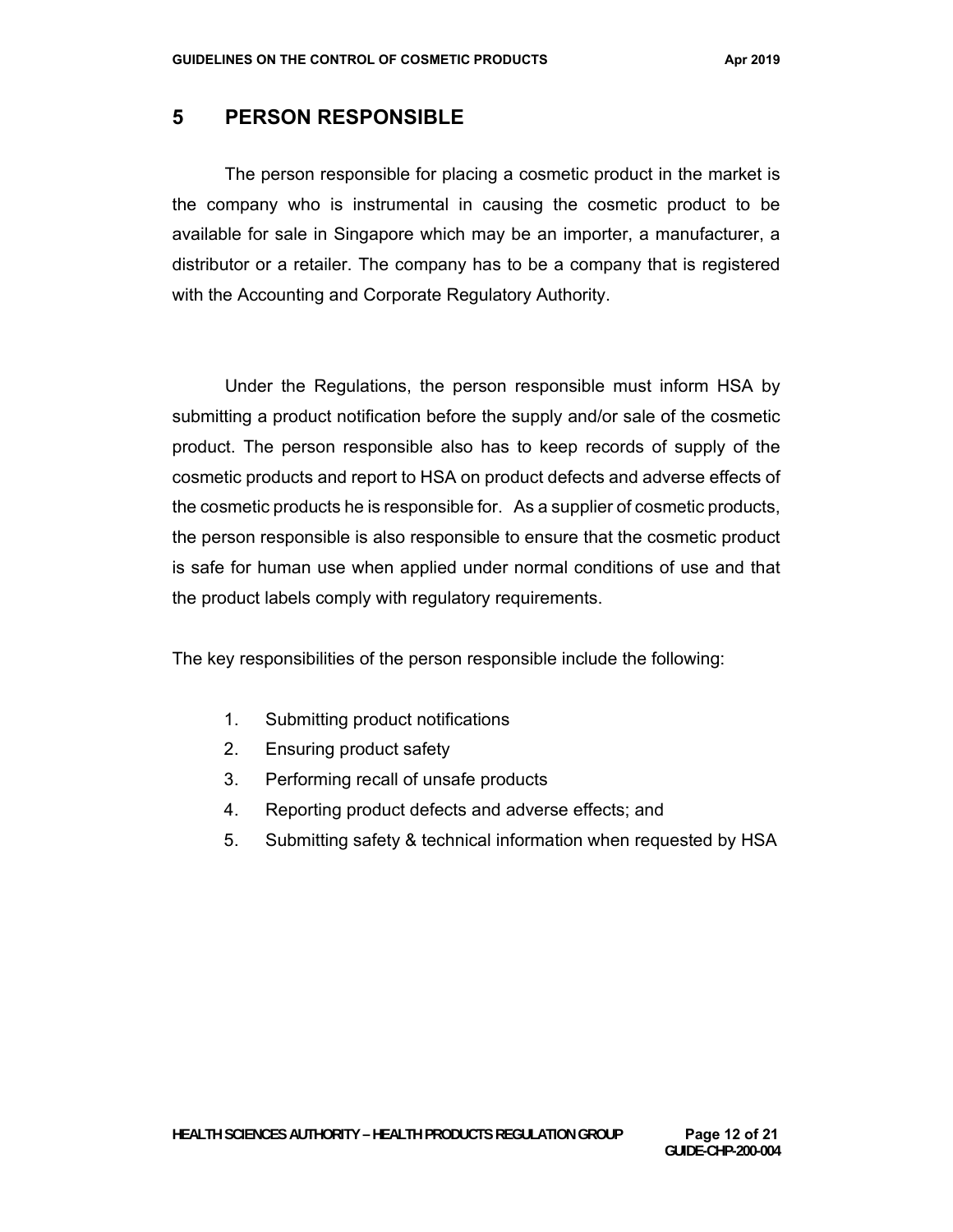The table below illustrates a few common scenarios on who should be the "responsible person" be under normal circumstances for submitting notification:

| Local manufacturer A manufactures its own brand of<br>products and sells them locally to other distributors | Manufacturer A should<br>submit product<br>notification |  |
|-------------------------------------------------------------------------------------------------------------|---------------------------------------------------------|--|
| Company B engages a local manufacturer to                                                                   | Company B should                                        |  |
| manufacture the products for it to make commercial                                                          | submit product                                          |  |
| supply in local market                                                                                      | notification                                            |  |
| Importer C imports the products into Singapore and sell                                                     | Company C should                                        |  |
|                                                                                                             | submit product                                          |  |
| them to other distributors for local supply                                                                 | notification                                            |  |
| Company D engages another company (e.g. freight                                                             | Company D should                                        |  |
| forwarder) to import the product for it to supply in the                                                    | submit product                                          |  |
| local market                                                                                                | notification                                            |  |
| Company E supplies product as a retailer and wishes to                                                      | Company E should                                        |  |
| be the person responsible for the products he is                                                            | submit product                                          |  |
| retailing                                                                                                   | notification                                            |  |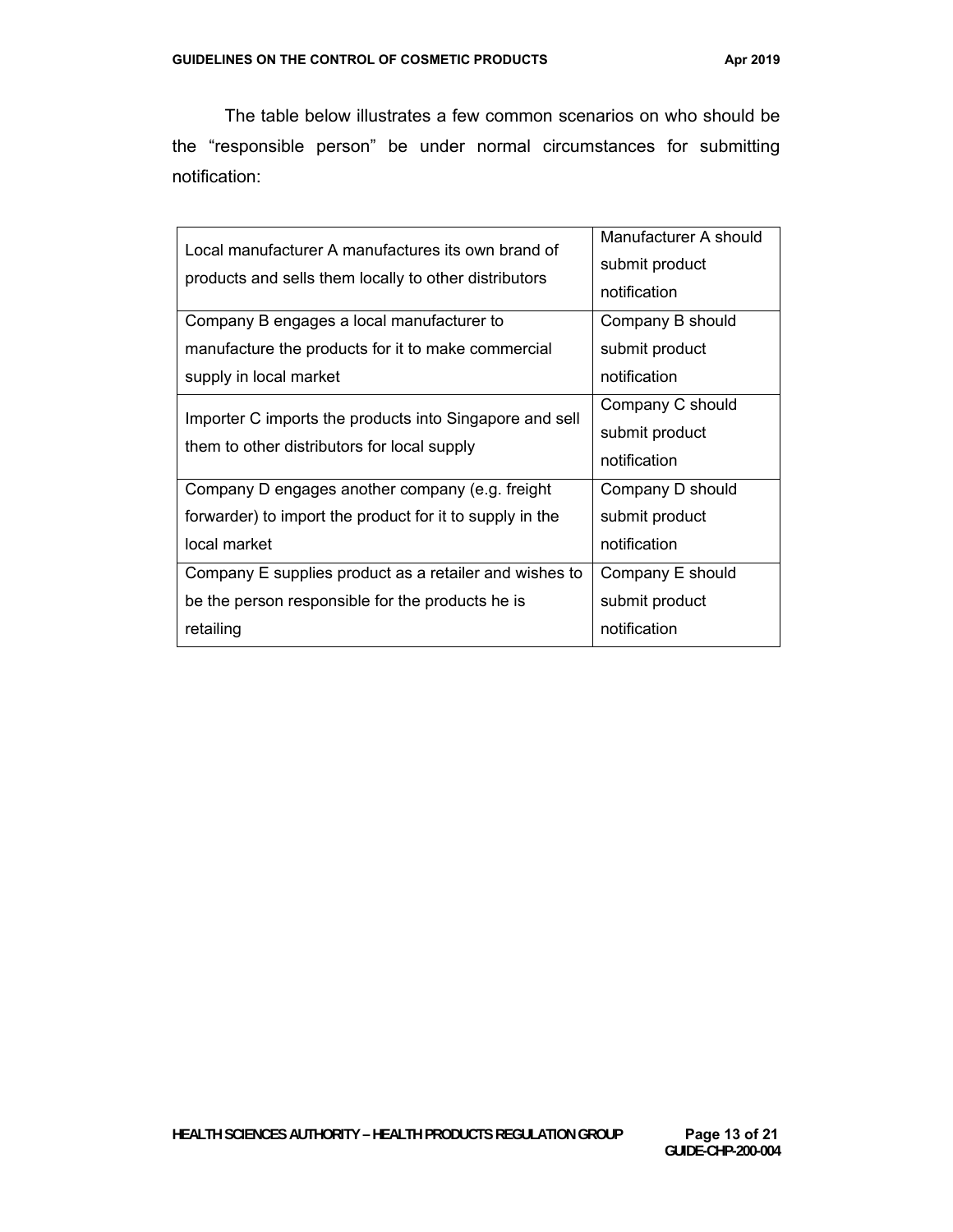# **6 PRODUCT NOTIFICATION**

The person responsible must inform HSA by submitting product notification online before the supply and/or sale of the cosmetic product. The online submission can be made using the following link:

https://www.hsa.gov.sg/e-services/prism/cosmetic-products-oral-dental-gums

More detailed information on the procedure for submitting a new product notification can be found in the following document:

https://www.hsa.gov.sg/docs/default-source/hprg-cosmetics/productnotification-procedures-5dec19.pdf

The annual notification fees can be found at the following website: https://www.hsa.gov.sg/cosmetic-products/fees

The acknowledgement of product notification from HSA must be received by the person responsible before the product can be supplied. Subsequent re-notification is required every year if the cosmetic product continues to be supplied in the market.

Notification need not be submitted if:

- a cosmetic product that is supplied solely as a sample in connection with any advertising, sponsorship or promotional activity; or
- a cosmetic product that is supplied solely for testing or trial use in connection with any research or development of that product; or
- a cosmetic product that is manufactured by or in accordance with the specifications of a medical practitioner, and supplied solely by that medical practitioner for the use of patients under his care.

Nonetheless, compliance with other requirements such as labeling, safety of ingredients and adverse event reporting is still required.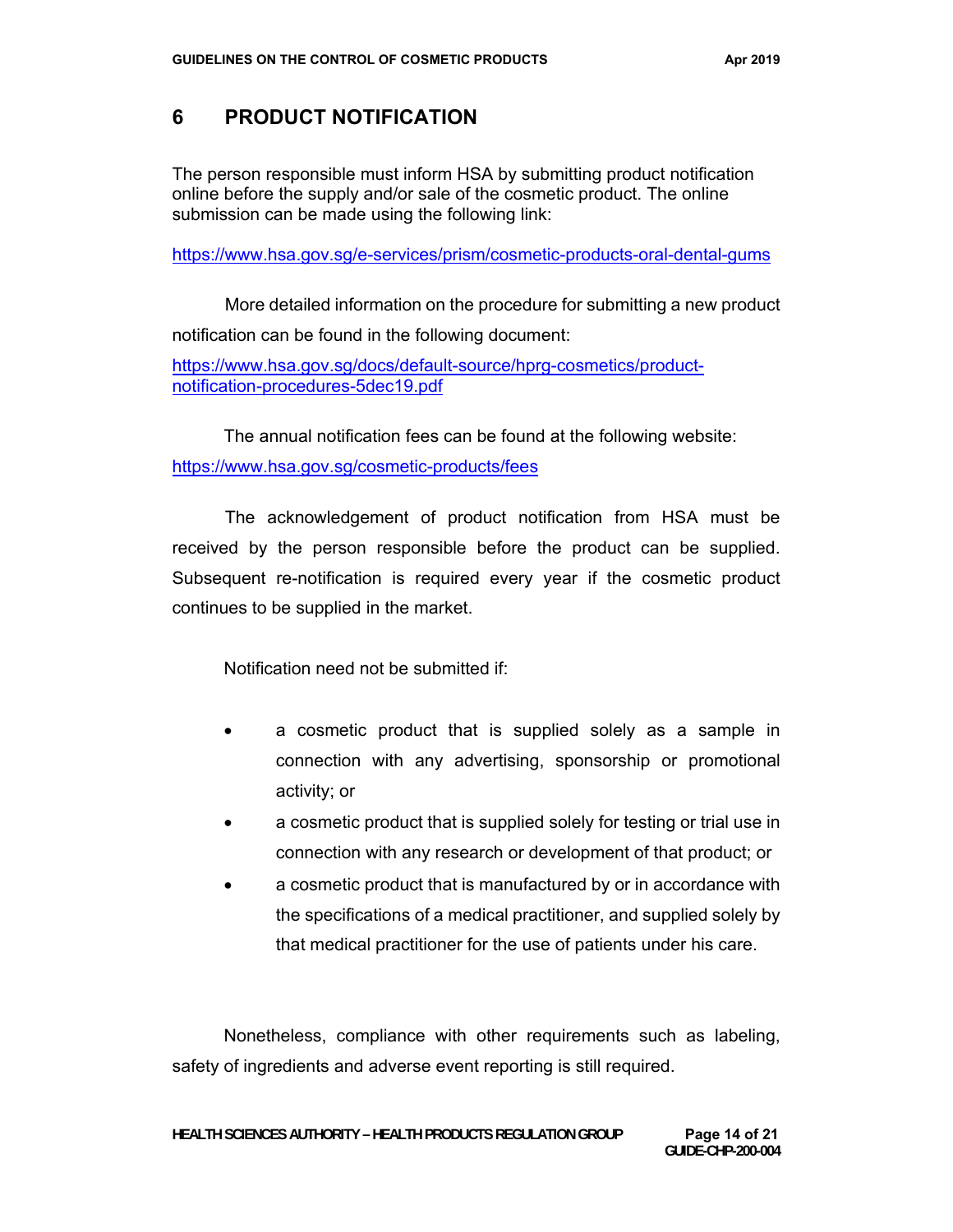Cosmetic products are not evaluated by HSA. Sellers of cosmetic products are responsible for the safety and quality of their products. Cosmetic products should not contain adulterants or prohibited substances and they should not breach the limits for specified substances.

Product notification is intended for cosmetic products only. Products notified with HSA that does not meet the cosmetic product's legal definition found in the First Schedule of the Health Products Act may be removed without notice.

#### **6.1 Changes to Product Notification Information**

A new product notification is required if changes are made to the following:

- a. Brand name
- b. Product name
- c. Product type
- d. Formulation
- e. Company change of distribution rights

For changes to manufacturer's name and address that affect more than one product notification, submission under the "Update to Manufacturer's Name & Address" in PRISM is sufficient to effect the change. A company may select up to a maximum of 20 affected notifications per amendment submitted.

For changes to the name and/or address of company, without change of distribution rights (i.e. no change in Unique Entity Number), the company can amend the company's name and/or address via the "amend company information" under amend@PRISM.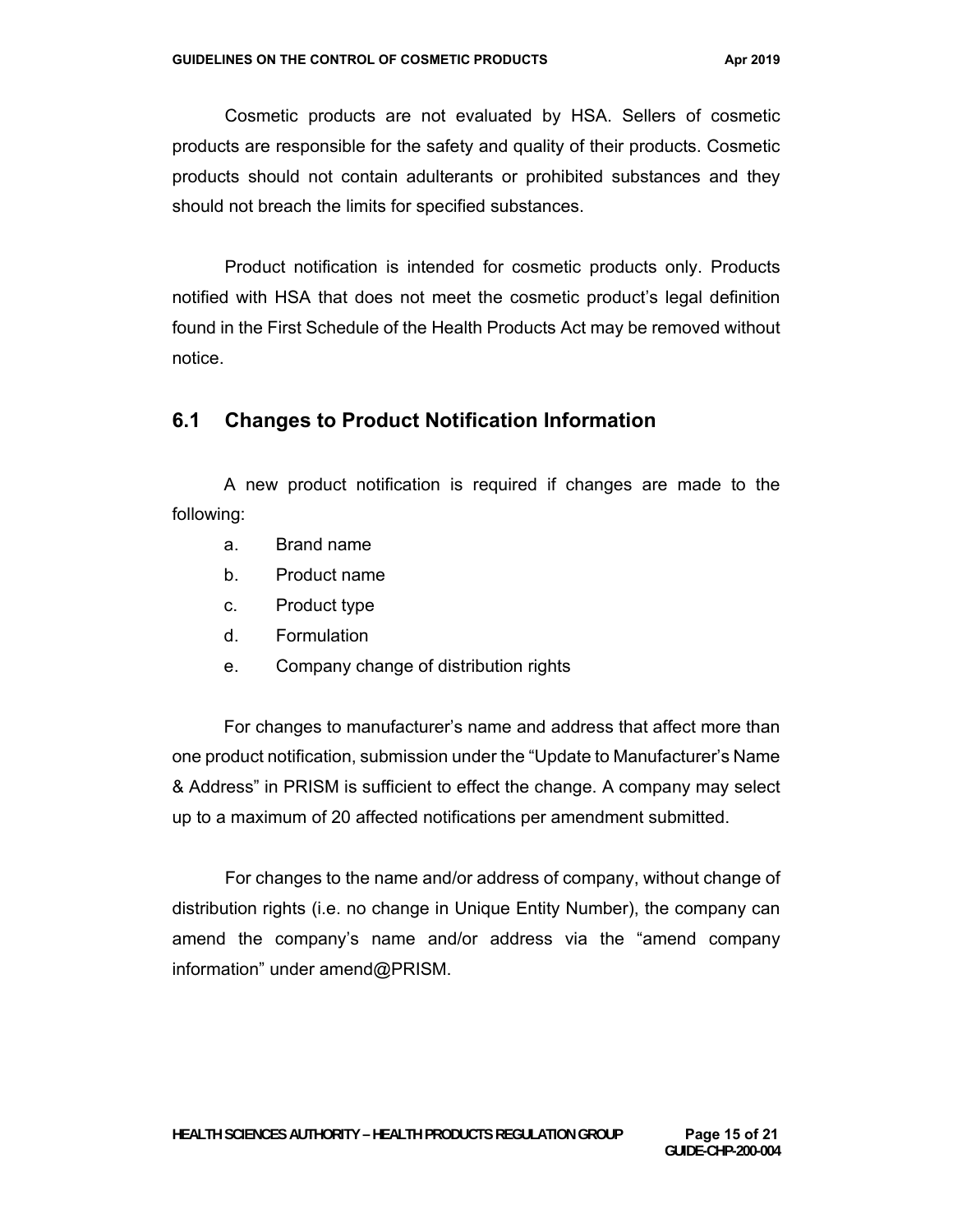#### **7 RECORD KEEPING**

The person responsible is required to keep records relating to the supply of the cosmetic product. The records shall contain information on the name and notification number of the product, name and address of company supplied, and the batch number, date and quantity of product supplied. The records should be kept for 2 years after the date of supply.

The person responsible is required to produce records of supply, safety or technical information of the cosmetic products upon request by HSA when safety concern on the cosmetic product arises. In addition, companies may be required to submit samples of cosmetic products for laboratory testing when requested by HSA, for example to verify the safety or quality of the products. The expenses incurred in the testing will be borne by the companies.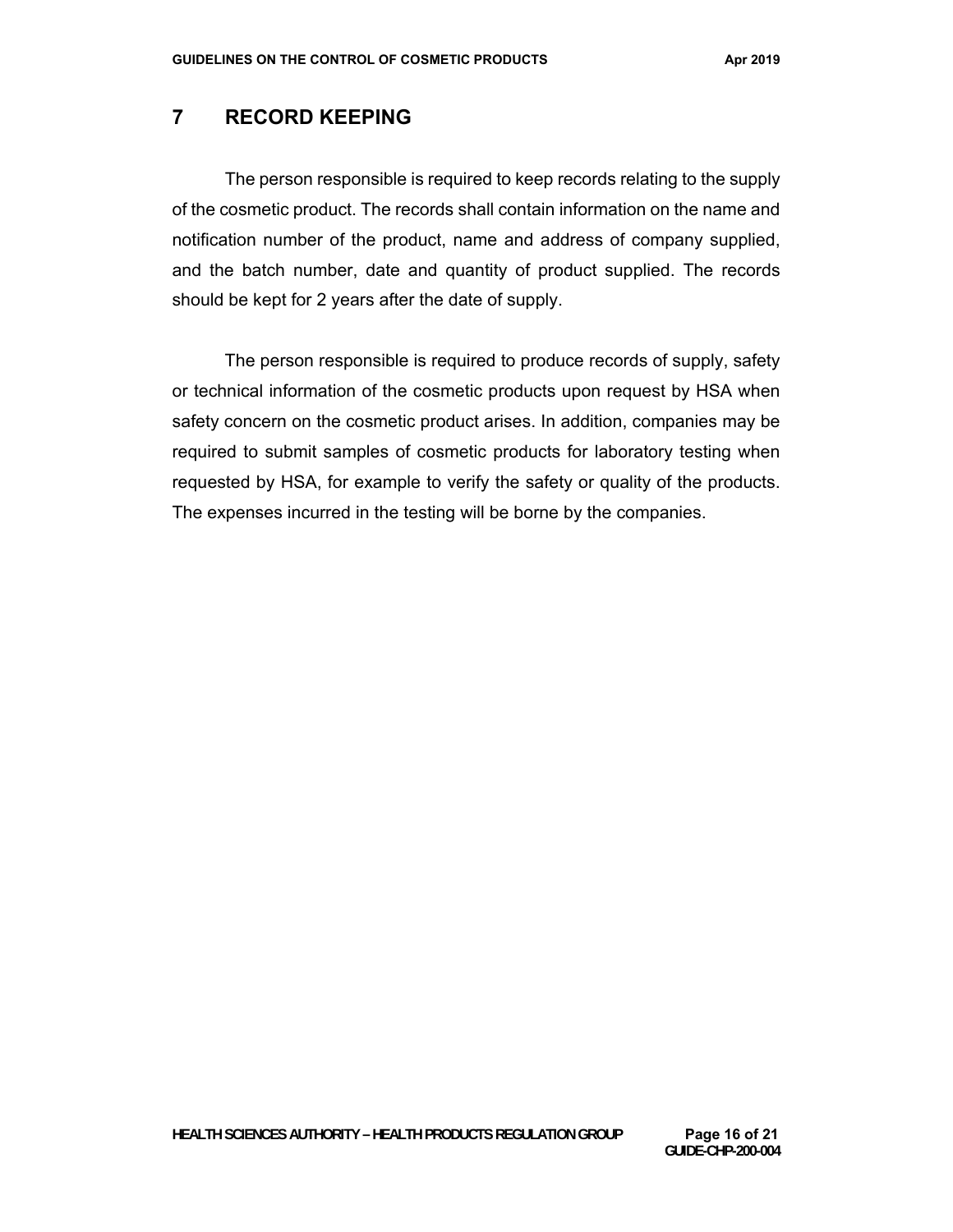#### **8 PRODUCT DEFECTS AND ADVERSE EVENT REPORTING**

The person responsible must report all serious adverse events or product defects to the HSA whenever there is reasonable suspicion or evidence to suggest that the cosmetic product might be the cause of the reaction

If the serious adverse event or product defect has caused death or is life-threatening, the company must report to HSA within 7 days after the company has become aware of the event. The company is required to submit an adverse event report form within the next 8 days.

For the other serious adverse events or product defects, which have resulted in hospitalisation or any persistent or significant disability or incapacity, the company must submit the adverse report form to HSA within 15 days after the company has become aware of the event.

More information on the adverse event reporting and the reporting form can be found in the "Guide Manual for the Industry – Adverse Event Reporting of Cosmetic Products" on our website or contact HSA at the following:

Adverse Event Management Unit Vigilance and Compliance Branch Vigilance, Compliance & Enforcement Cluster Health Products Regulation Group Health Sciences Authority 11, Biopolis Way #11-01 Helios Singapore 138667 Tel: 6866 1111

 For product defects, please contact Cosmetic Control Unit at the following e-mail: hsa\_cosmetics\_control@hsa.gov.sg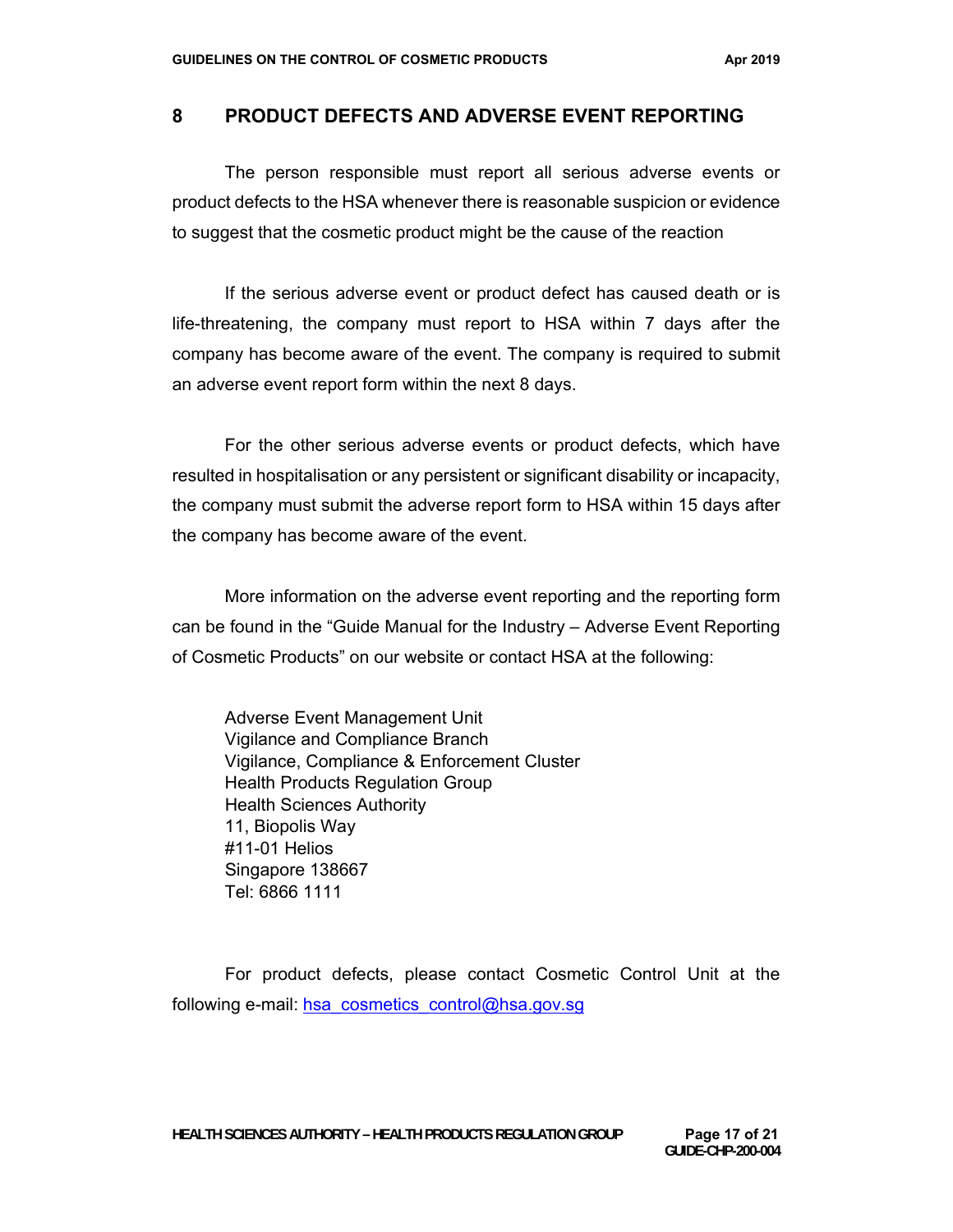#### **9 ADVERTISEMENT**

Cosmetic products are intended for the purposes mentioned in Section 2 of this guideline. Product claims to modify a physiological process or to prevent or treat a disease/medical conditions are not permitted in cosmetic products and on advertisements for cosmetic products. In general, any claims made must be justified by scientific data/evidence and/or by the cosmetic formulation or preparation itself.

All advertising claims must be fully substantiated when requested as per the Singapore Code of Advertising Practices (SCAP). Advertising activities should also comply with the principles and guidelines listed in SCAP.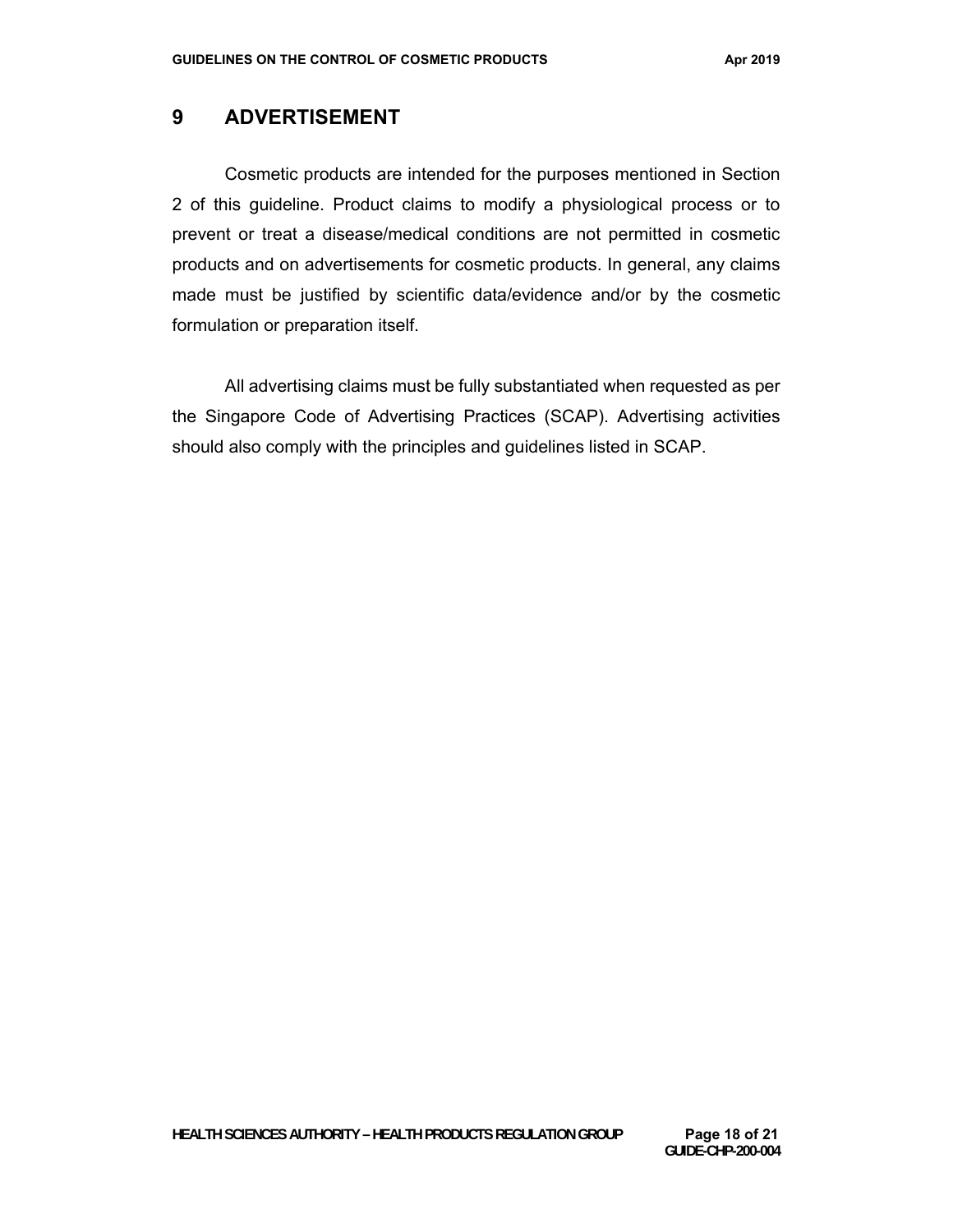#### **10 PENALTY**

When deemed necessary, the Health Sciences Authority may direct that a cosmetic product be withheld from sale and supply, and withdrawn from the market.

Under Regulation 4(3) of the Health Products (Cosmetic Products – ASEAN Cosmetic Directive) Regulations, it is an offence for the person responsible to supply a cosmetic product where no prior notification has been submitted for that product. The person responsible shall be liable, on conviction, to pay a fine up to \$20,000 and/or to an imprisonment for a term up to 12 months.

Under the same regulations, a cosmetic product shall not contain prohibited ingredients and undeclared western medicinal ingredients. Please note that it is an offence under Section 16(1) of the Health Products Act, Cap 122D. Individuals or companies found guilty shall be liable, on conviction, to pay a fine up to \$100,000 and/or to an imprisonment for a term up to 3 years.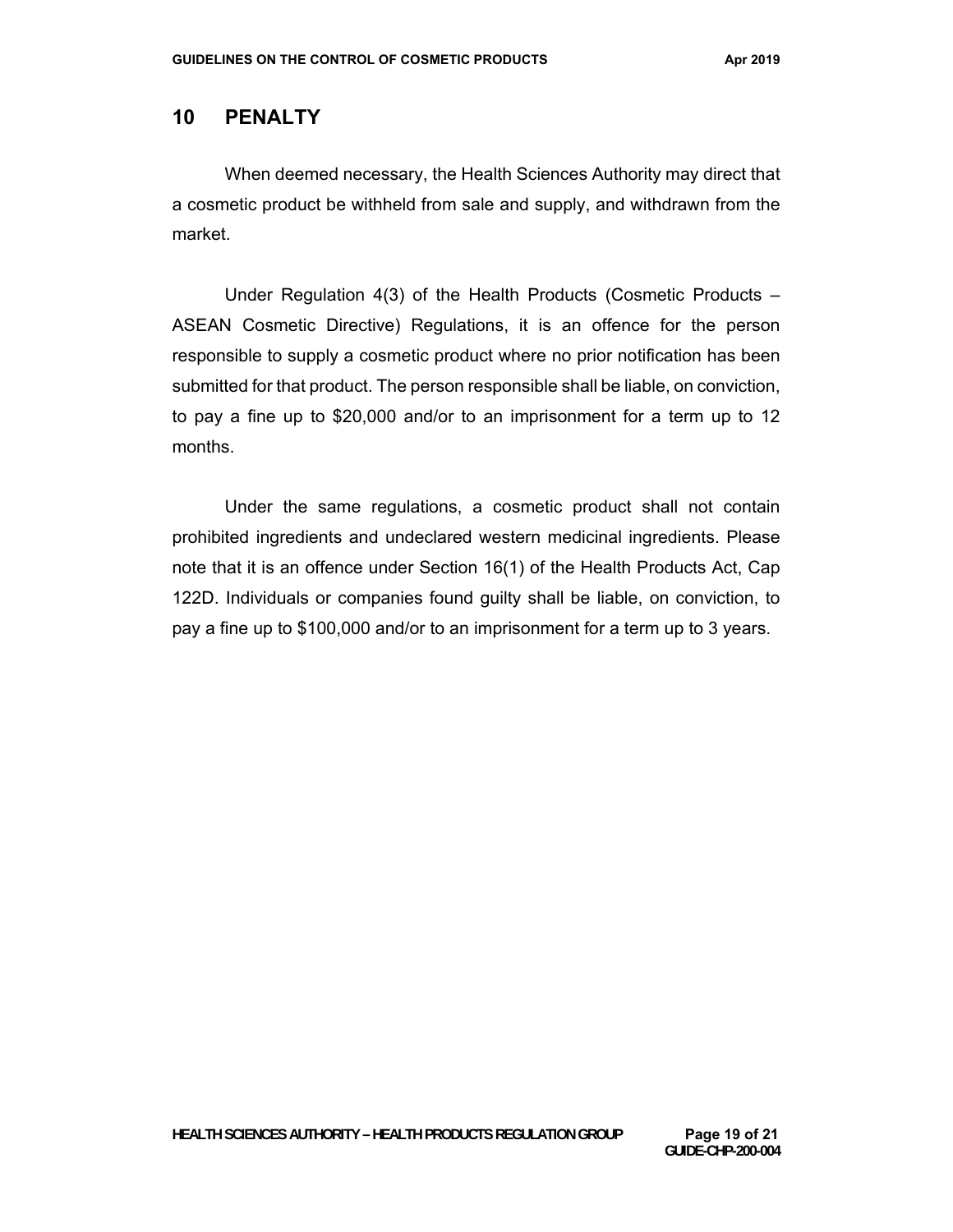# **11 ENQUIRY**

For the latest update on regulation of cosmetic products, please visit HSA website.

https://www.hsa.gov.sg/cosmetic

Information on the ASEAN Cosmetic Directive requirements can be found under the following website link:

https://www.hsa.gov.sg/cosmetic-products/asean-cosmetic-directive

Enquiries on cosmetic products should be directed to the following email: HSA cosmetics control@hsa.gov.sg